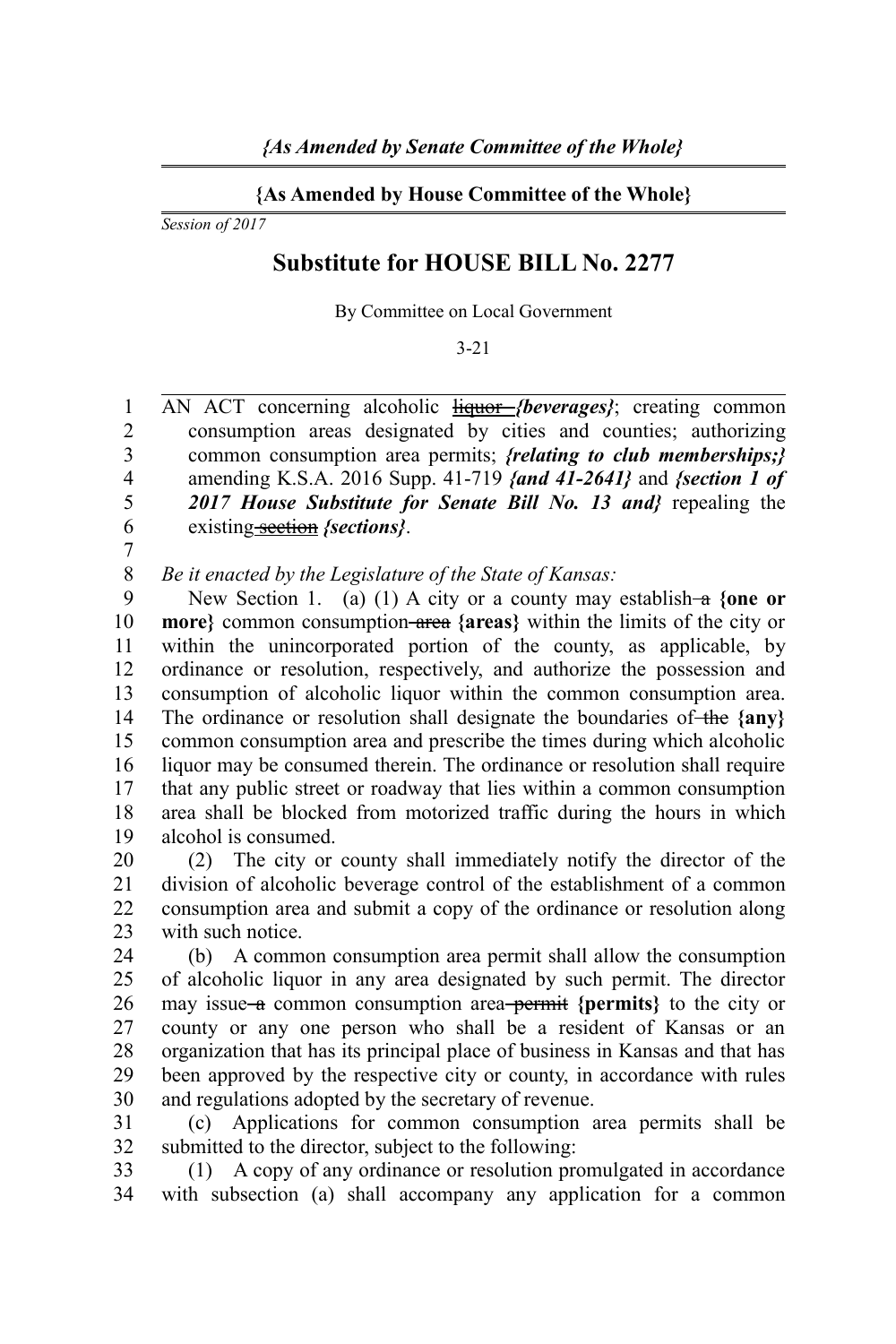consumption area permit. 1

(2) Each application shall be accompanied by a non-refundable permit fee of \$100. All permit fees collected by the director pursuant to this section shall be remitted to the state treasurer in accordance with the provisions of K.S.A. 75-4215, and amendments thereto. Upon receipt of each such remittance, the state treasurer shall deposit the entire amount in the state treasury to the credit of the state general fund. 2 3 4 5 6 7

(3) A common consumption area permit shall be issued for a period of not to exceed one year. A common consumption area permit shall not be transferable or assignable. 8 9 10

(d) Any licensee immediately adjacent to, or located within a common consumption area may request that the licensee's licensed premises participate in the common consumption area for the duration of the common consumption area permit. Such a request shall be made upon forms prescribed by the director. 11 12 13 14 15

(e) Any licensee who has requested and received permission to participate in the common consumption area may allow its legal patrons to remove alcoholic liquor purchased from the licensee into the premises described by the common consumption area permit. All alcoholic beverages removed from a licensed premises in such fashion shall be served in a container that displays the licensee's trade name or logo or other identifying mark that is unique to the licensee. 16 17 18 19 20 21  $22$ 

(f) (1) Each licensee within a common consumption area shall be liable for violations of all liquor laws governing the sale and consumption of alcoholic liquor that occur on the licensee's premises. 23 24 25

(2) Each common consumption area permit holder shall be liable for violations that occur off the licensee's premises, but within the common consumption area identified in the permit. No permit holder shall permit any person to remove any open container of alcoholic liquor from the boundaries of the common consumption area. 26 27 28 29 30

(g) For the purposes of this section, "common consumption area" shall mean a defined indoor or outdoor area not otherwise subject to a license issued pursuant to the Kansas liquor control act or the club and drinking establishment act where the possession and consumption of alcoholic liquor is allowed pursuant to a common consumption area permit. The boundaries of any common consumption area must be clearly marked using a physical barrier **{or any apparent line of demarcation}**. 31 32 33 34 35 36 37

(h) The secretary shall adopt rules and regulations to implement this section. 38 39

(i) This section shall be a part of and supplemental to the club and drinking establishment act. 40 41

Sec. 2. K.S.A. 2016 Supp. 41-719 is hereby amended to read as follows: 41-719. (a) (1) Except as otherwise provided herein and in K.S.A. 42 43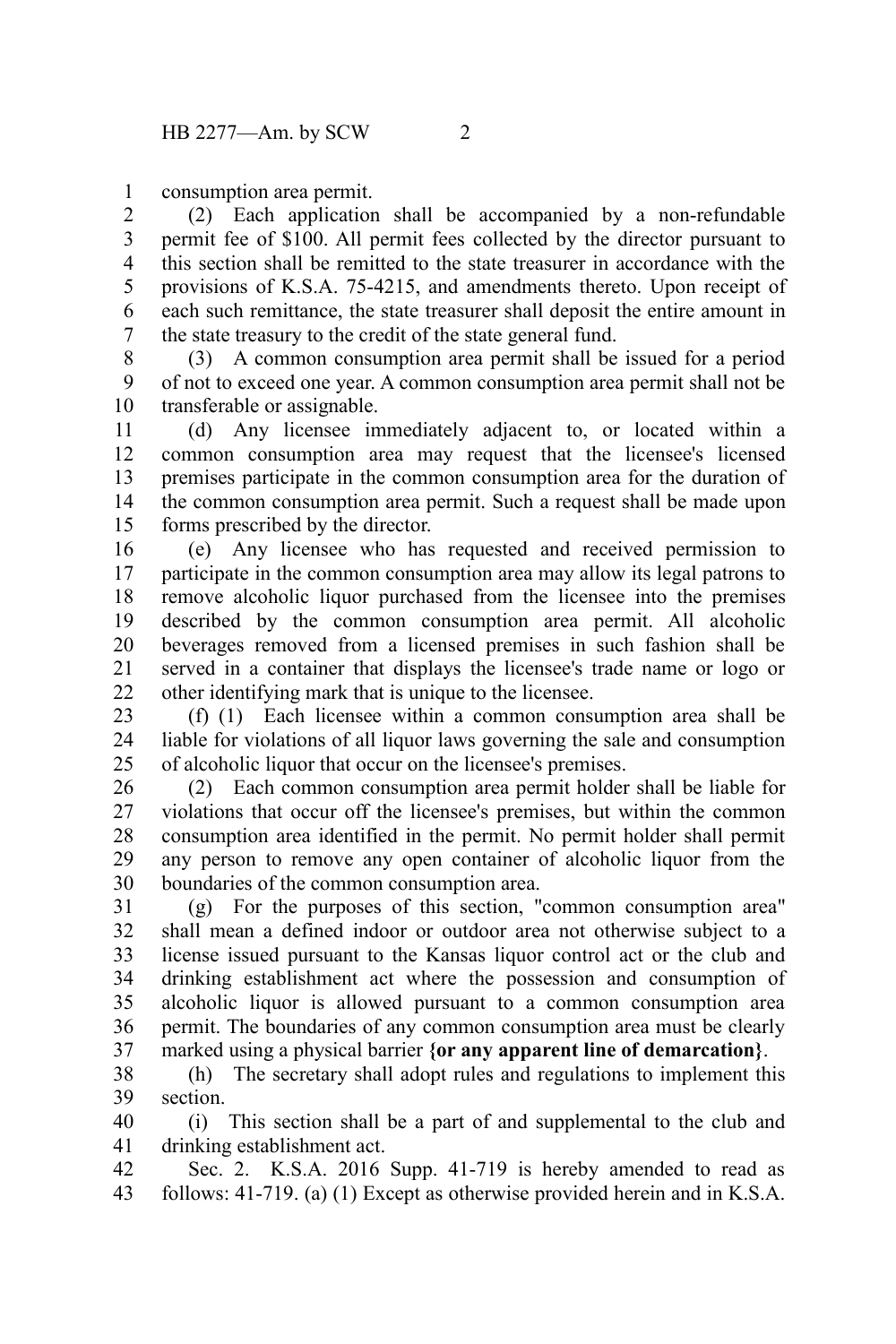8-1599, and amendments thereto, no person shall drink or consume alcoholic liquor on the public streets, alleys, roads or highways or inside vehicles while on the public streets, alleys, roads or highways. 1 2 3

(2) Alcoholic liquor may be consumed at a special event or catered event held on public streets, alleys, roads, sidewalks or highways when a temporary permit has been issued pursuant to K.S.A. 41-2645, and amendments thereto, for such special event or when the caterer's licensee has provided the required notification pursuant to K.S.A. 41-2643, and amendments thereto. Any special event must be approved, by ordinance or resolution, by the local governing body of any city, county or township where such special event is being held. No alcoholic liquor may be consumed inside vehicles while on public streets, alleys, roads or highways at any special event or catered event. 4 5 6 7 8 9 10 11 12 13

(3) No person shall remove any alcoholic liquor from inside the boundaries of a special event as designated by the governing body of any city, county or township, or the boundaries of the catered event. The boundaries of a special event shall be clearly marked by signs, a posted map or other means which reasonably identify the area in which alcoholic liquor may be possessed or consumed at such special event. 14 15 16 17 18 19

(4) No person shall possess or consume alcoholic liquor inside the premises licensed as a special event that was not sold or provided by the licensee holding the temporary permit for such special event. 20 21 22

(b) *Alcoholic liquor may be consumed within common consumption areas designated by a city or county on public streets, alleys, roads, sidewalks or highways pursuant to section 1, and amendments thereto, except that no alcoholic liquor may be consumed inside vehicles while on public streets, alleys, roads or highways within a common consumption area. Further, no person shall remove any alcoholic liquor from inside the boundaries of the common consumption area which shall be clearly designated by a physical barrier.* 23 24 25 26 27 28 29 30

*(c)* No person shall drink or consume alcoholic liquor on private property except: 31 32

(1) On premises where the sale of liquor by the individual drink is authorized by the club and drinking establishment act; 33 34

(2) upon private property by a person occupying such property as an owner or lessee of an owner and by the guests of such person, if no charge is made for the serving or mixing of any drink or drinks of alcoholic liquor or for any substance mixed with any alcoholic liquor and if no sale of alcoholic liquor in violation of K.S.A. 41-803, and amendments thereto, takes place; 35 36 37 38 39 40

(3) in a lodging room of any hotel, motel or boarding house by the person occupying such room and by the guests of such person, if no charge is made for the serving or mixing of any drink or drinks of alcoholic liquor 41 42 43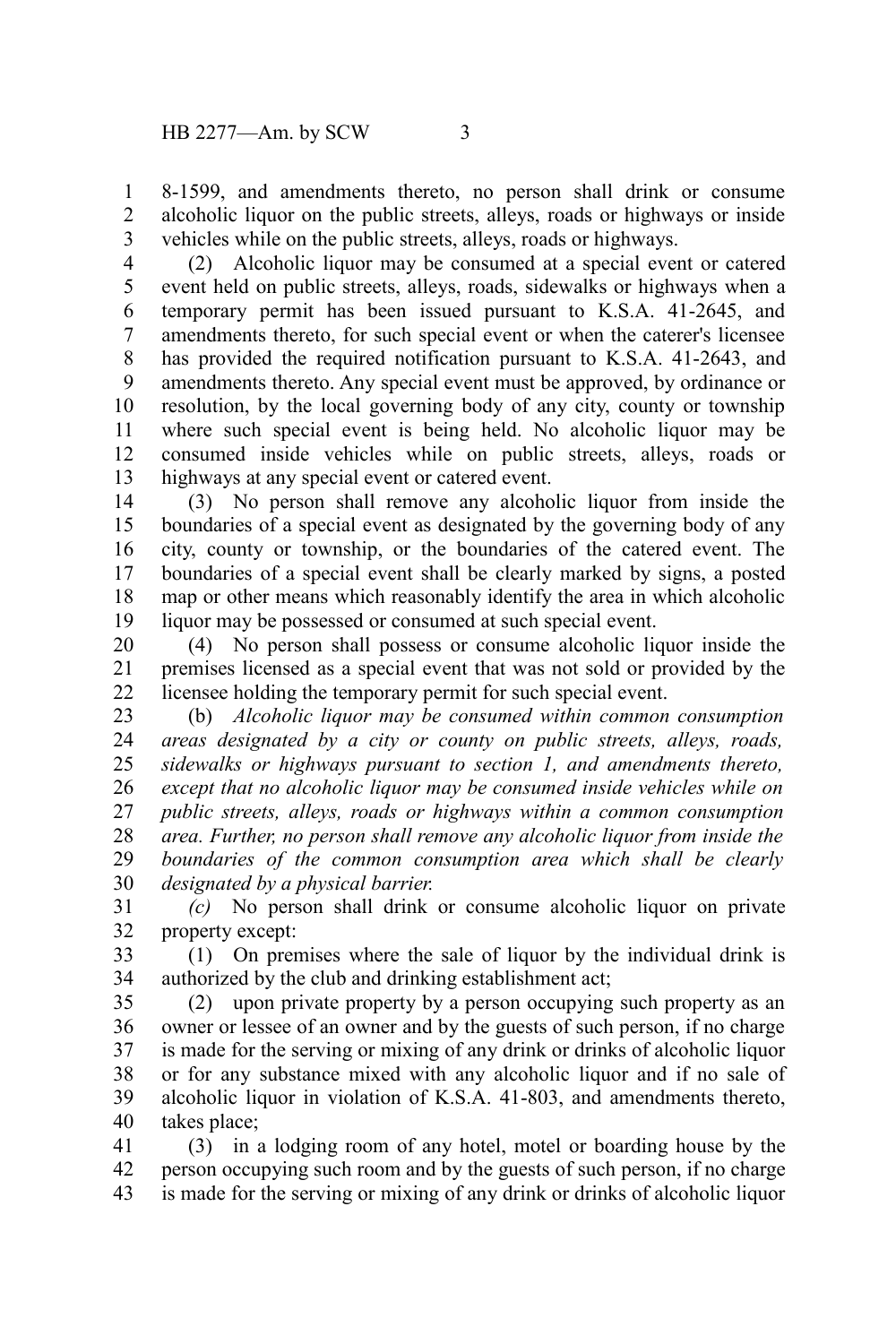or for any substance mixed with any alcoholic liquor and if no sale of alcoholic liquor in violation of K.S.A. 41-803, and amendments thereto, takes place; 1 2 3

(4) in a private dining room of a hotel, motel or restaurant, if the dining room is rented or made available on a special occasion to an individual or organization for a private party and if no sale of alcoholic liquor in violation of K.S.A. 41-803, and amendments thereto, takes place; 4 5 6 7

(5) on the premises of a manufacturer, microbrewery, microdistillery or farm winery, if authorized by K.S.A. 41-305, 41-308a, 41-308b or K.S.A. 2016 Supp. 41-354, and amendments thereto; or 8 9 10

(6) on the premises of an unlicensed business as authorized pursuant to subsection  $\overrightarrow{H}$  *(i)*; *or* 11 12

*(7) within a common consumption area established pursuant to section 1, and amendments thereto*. 13 14

(c) *(d)* No person shall drink or consume alcoholic liquor on public property except: 15 16

(1) On real property leased by a city to others under the provisions of K.S.A. 12-1740 through 12-1749, and amendments thereto, if such real property is actually being used for hotel or motel purposes or purposes incidental thereto. 17 18 19 20

(2) In any state-owned or operated building or structure, and on the surrounding premises, which is furnished to and occupied by any state officer or employee as a residence. 21 22 23

(3) On premises licensed as a club or drinking establishment and located on property owned or operated by an airport authority created pursuant to chapter 27 of the Kansas Statutes Annotated, and amendments thereto, or established by a city. 24 25 26 27

(4) On the state fair grounds on the day of any race held thereon pursuant to the Kansas parimutuel racing act. 28 29

(5) On the state fairgrounds, if: (A) The alcoholic liquor is domestic beer or wine or wine imported under K.S.A. 41-308a(e), and amendments thereto, and is consumed only for purposes of judging competitions; (B) the alcoholic liquor is wine or beer and is sold and consumed during the days of the Kansas state fair on premises leased by the state fair board to a person who holds a temporary permit issued pursuant to K.S.A. 41-2645, and amendments thereto, authorizing the sale and serving of such wine or beer, or both; or (C) the alcoholic liquor is consumed on nonfair days in conjunction with bona fide scheduled events involving not less than 75 invited guests and the state fair board, in its discretion, authorizes the consumption of the alcoholic liquor, subject to any conditions or restrictions the board may require. 30 31 32 33 34 35 36 37 38 39 40 41

(6) In the state historical museum provided for by K.S.A. 76-2036, and amendments thereto, on the surrounding premises and in any other 42 43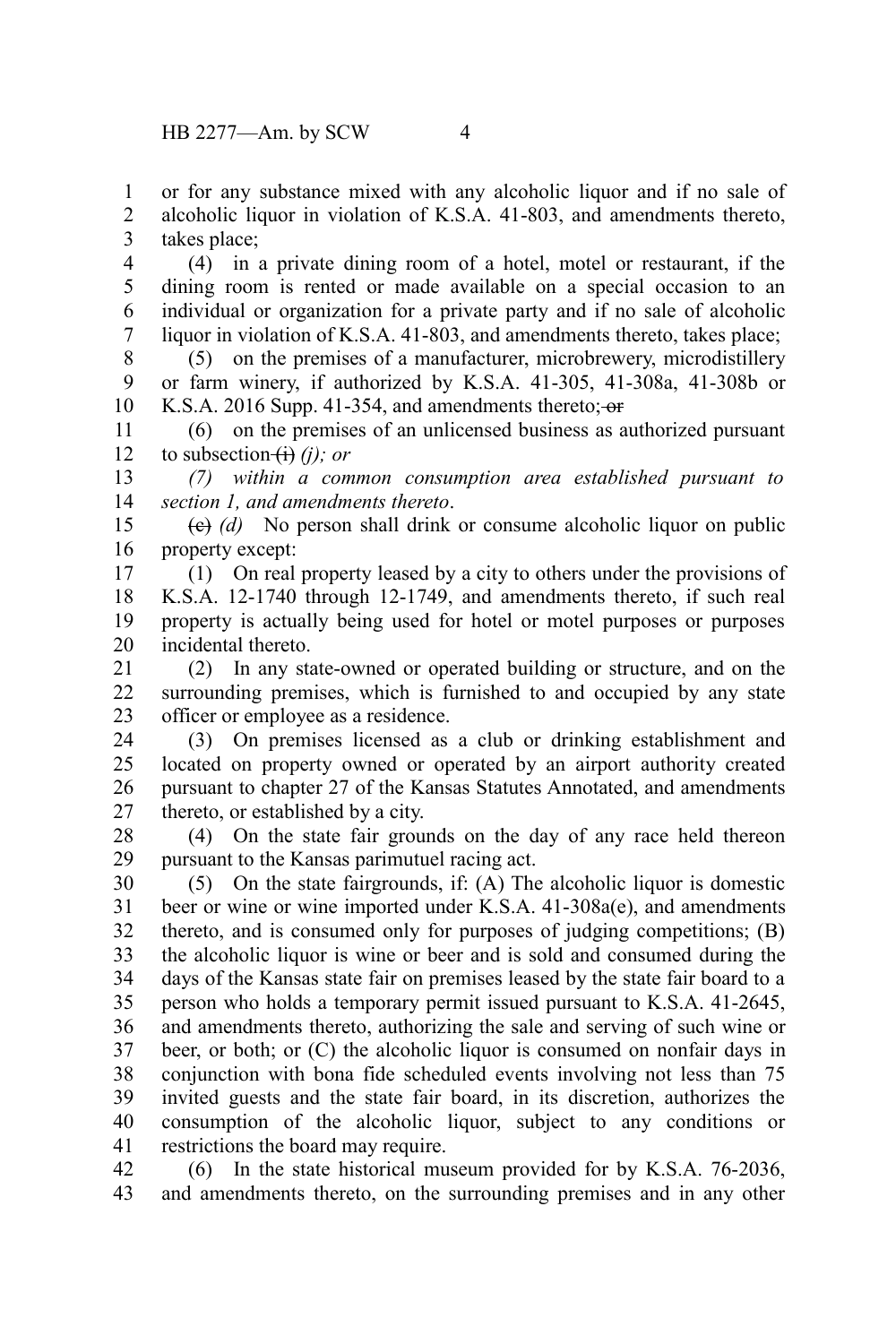building on such premises, as authorized by rules and regulations of the state historical society. 1 2

(7) On the premises of any state-owned historic site under the jurisdiction and supervision of the state historical society, on the surrounding premises and in any other building on such premises, as authorized by rules and regulations of the state historical society. 3 4 5 6

(8) In a lake resort within the meaning of K.S.A. 32-867, and amendments thereto, on state-owned or leased property. 7 8

(9) On the premises of any Kansas national guard regional training center or armory, and any building on such premises, as authorized by rules and regulations of the adjutant general and upon approval of the Kansas military board. 9 10 11 12

(10) On the premises of any land or waters owned or managed by the department of wildlife, parks and tourism, except as otherwise prohibited by rules and regulations of the department adopted by the secretary pursuant to K.S.A. 32-805, and amendments thereto. 13 14 15 16

(11) On property exempted from this subsection $-(e)$  pursuant to subsection  $\left(\frac{d}{d}\right)(e)$ ,  $\left(\frac{e}{f}\right)(f)$ ,  $\left(\frac{f}{f}\right)(g)$ ,  $\left(\frac{g}{g}\right)(h)$  or  $\left(\frac{h}{g}\right)(i)$ . 17 18

(12) On the premises of the state capitol building or on its surrounding premises during an official state function of a nonpartisan nature that has been approved by the legislative coordinating council. 19 20 21

*(13) On premises of a common consumption area established by section 1, and amendments thereto.* 22 23

(d) *(e)* Any city may exempt, by ordinance, from the provisions of subsection  $(e)$  (d) specified property the title of which is vested in such city. 24 25 26

(e) *(f)* The board of county commissioners of any county may exempt, by resolution, from the provisions of subsection  $(e)$  *(d)* specified property the title of which is vested in such county. 27 28 29

(f) *(g)* The state board of regents may exempt from the provisions of subsection  $\left\{ \mathbf{e} \right\}$  *(d)* the Sternberg museum on the campus of Fort Hays state university, or other specified property which is under the control of such board and which is not used for classroom instruction, where alcoholic liquor may be consumed in accordance with policies adopted by such board. 30 31 32 33 34 35

(g) *(h)* The board of regents of Washburn university may exempt from the provisions of subsection  $\left(\frac{e}{f}\right)$  (d) the Mulvane art center and the Bradbury Thompson alumni center on the campus of Washburn university, and other specified property the title of which is vested in such board and which is not used for classroom instruction, where alcoholic liquor may be consumed in accordance with policies adopted by such board. 36 37 38 39 40 41

(h) *(i)* The board of trustees of a community college may exempt from the provisions of subsection (c) *(d)* specified property which is under 42 43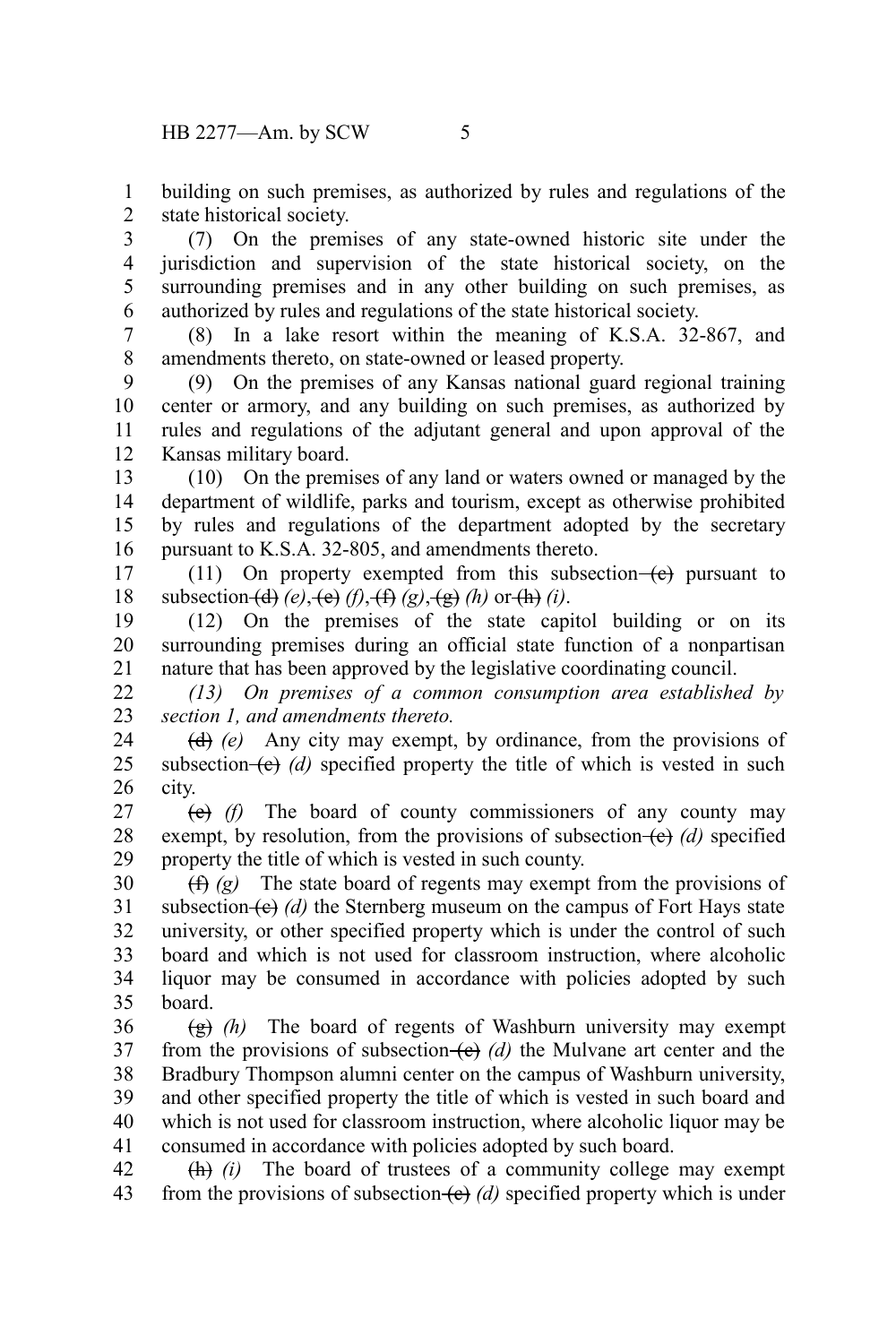the control of such board and which is not used for classroom instruction, 1

where alcoholic liquor may be consumed in accordance with policies adopted by such board. 2 3 4

 $\overrightarrow{(i)}$  (i) (1) An unlicensed business may authorize patrons or guests of such business to consume alcoholic liquor on the premises of such business provided:

5 6

(A) Such alcoholic liquor is in the personal possession of the patron and is not sold, offered for sale or given away by the owner of such business or any employees thereof; 7 8 9

(B) possession and consumption of alcoholic liquor shall not be authorized between the hours of 12 a.m. and 9 a.m.; 10 11

(C) the business, or any owner thereof, shall not have had a license issued under either the Kansas liquor control act or the club and drinking establishment act revoked for any reason; and 12 13 14

(D) no charge of any sort may be made by the business for the privilege of possessing or consuming alcoholic liquor on the premises, or for mere entry onto the premises. 15 16 17

(2) It shall be a violation of this section for any unlicensed business to authorize the possession or consumption of alcoholic liquor by a patron of such business when such authorization is not in accordance with the provisions of this subsection. 18 19 20 21

(3) For the purposes of this subsection, "patron" means a natural person who is a customer or guest of an unlicensed business. 22 23

 $(h)$  (k) Violation of any provision of this section is a misdemeanor punishable by a fine of not less than \$50 or more than \$200 or by imprisonment for not more than six months, or both. 24 25 26

(k) *(l)* For the purposes of this section,*: (1)* "Special event" means a picnic, bazaar, festival or other similar community gathering, which has been approved by the local governing body of any city, county or township*; and* 27 28 29 30

*(2) "common consumption area" has the meaning as defined in section 1, and amendments thereto*. 31 32

*{Sec. 3. K.S.A. 2016 Supp. 41-2641 is hereby amended to read as follows: 41-2641. (a) A license for a class B club shall allow the licensee to: (1) Offer for sale, sell and serve alcoholic liquor for consumption on the licensed premises by members of such club and guests accompanying them; and (2) serve samples of alcoholic liquor free of charge on the licensed premises for consumption by such members and their families and guests accompanying them.* 33 34 35 36 37 38 39

*No charge of any sort may be made for a sample serving. A person may be served no more than five samples per visit. Samples may not be served to a minor. No samples may be removed from the licensed premises. Providing samples is prohibited for any licensee who charges* 40 41 42 43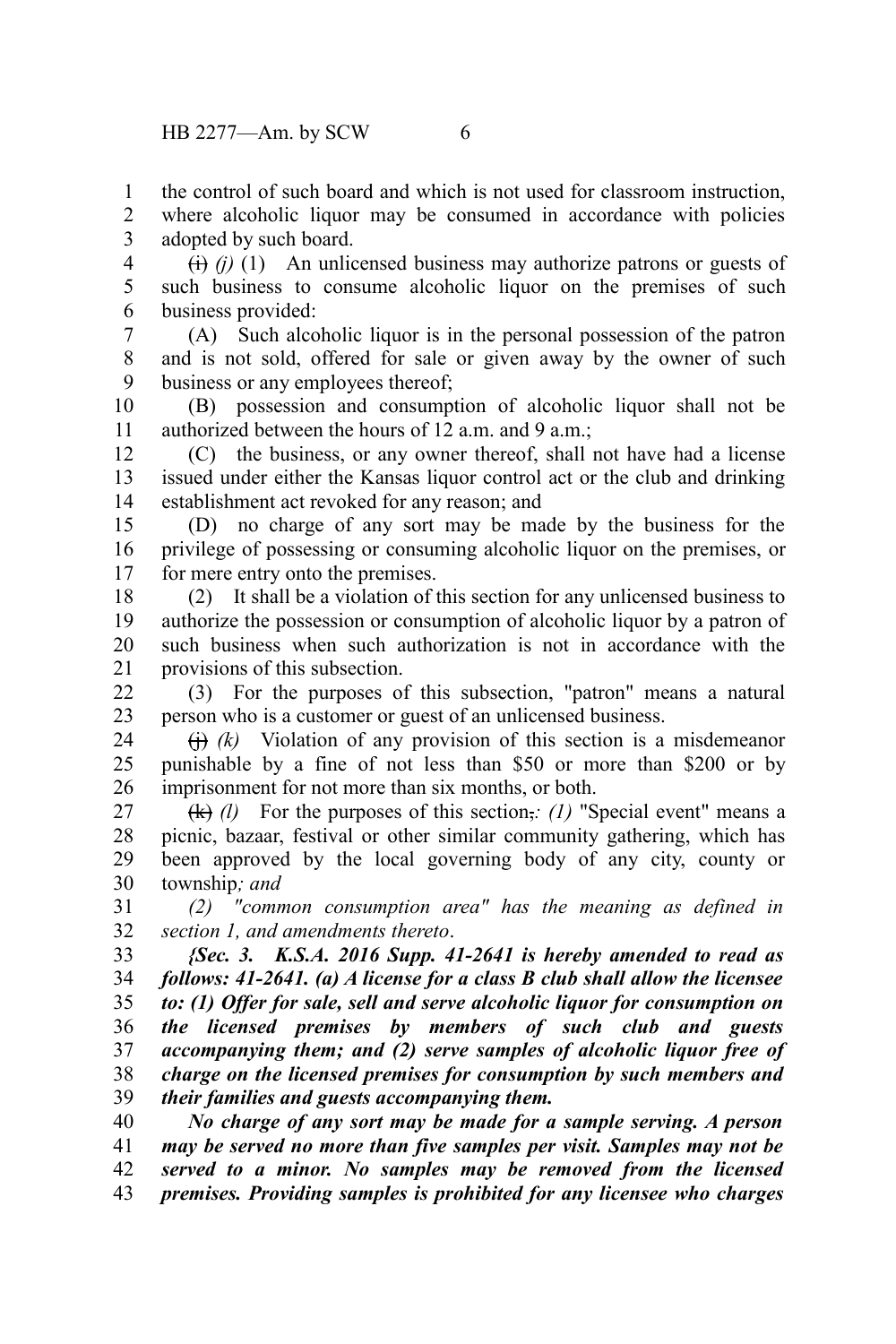*a cover charge or entry fee at any time during the business day. No* 1

*consideration shall be requested or required for entry onto the premises, participation in any event taking place on the premises or to remain on* 2 3 4

*the premises.*

*(b) (1) Subject to the provisions of subsection (b)(2), any two or more class A or class B clubs may permit, by an agreement filed with and approved by the director, the members of each such club to have access to all other clubs which are parties to such agreement. The privileges extended to the visiting members of other clubs under such an agreement shall be determined by the agreement and, if the agreement so provides, any club which is a party to such agreement may sell, offer for sale and serve, to any person who is a member of another club which is a party to such agreement, alcoholic liquor for consumption on the licensed premises by such person and such person's family, and guests accompanying them.* 5 6 7 8 9 10 11 12 13 14 15

*(2) A class B club may enter into a reciprocal agreement authorized by subsection (b)(1) only if the class B club is a restaurant.* 16 17

*(c) Except as provided by subsection (d), an applicant for membership in a class B club shall, before becoming a member of such club:* 18 19 20

21 22

*(1) Be screened by the club for good moral character; and*

*(2) pay an annual membership fee of not less than \$10*; and

(3) wait for a period of 10 days after completion of the application form and payment of the membership fee*.* 23 24

*(d) Notwithstanding the membership fee* and waiting period *requirement of subsection (c):* 25 26

*(1) Any class B club located on the premises of a hotel or RV resort may establish rules whereby a guest, who registered at the hotel or RV resort and who is not a resident of the county in which the club is located, may file application for temporary membership in such club. The membership, if granted, shall be valid only for the period of time that the guest is a bona fide registered guest at the hotel or RV resort* and such temporary membership shall not be subject to the waiting period or *fee requirement of this section.* 27 28 29 30 31 32 33 34

*(2) Any class B club located on property which is owned or operated by a municipal airport authority and upon which consumption of alcoholic liquor is authorized by law may establish rules whereby an air traveler who is a holder of a current airline ticket may file application for temporary membership in such club for the day such air traveler's ticket is valid, and such temporary membership shall not be subject to the* waiting period or *fee requirement of this section.* 35 36 37 38 39 40 41

*(3) Any class B club may establish rules whereby military personnel of the armed forces of the United States on temporary duty and housed* 42 43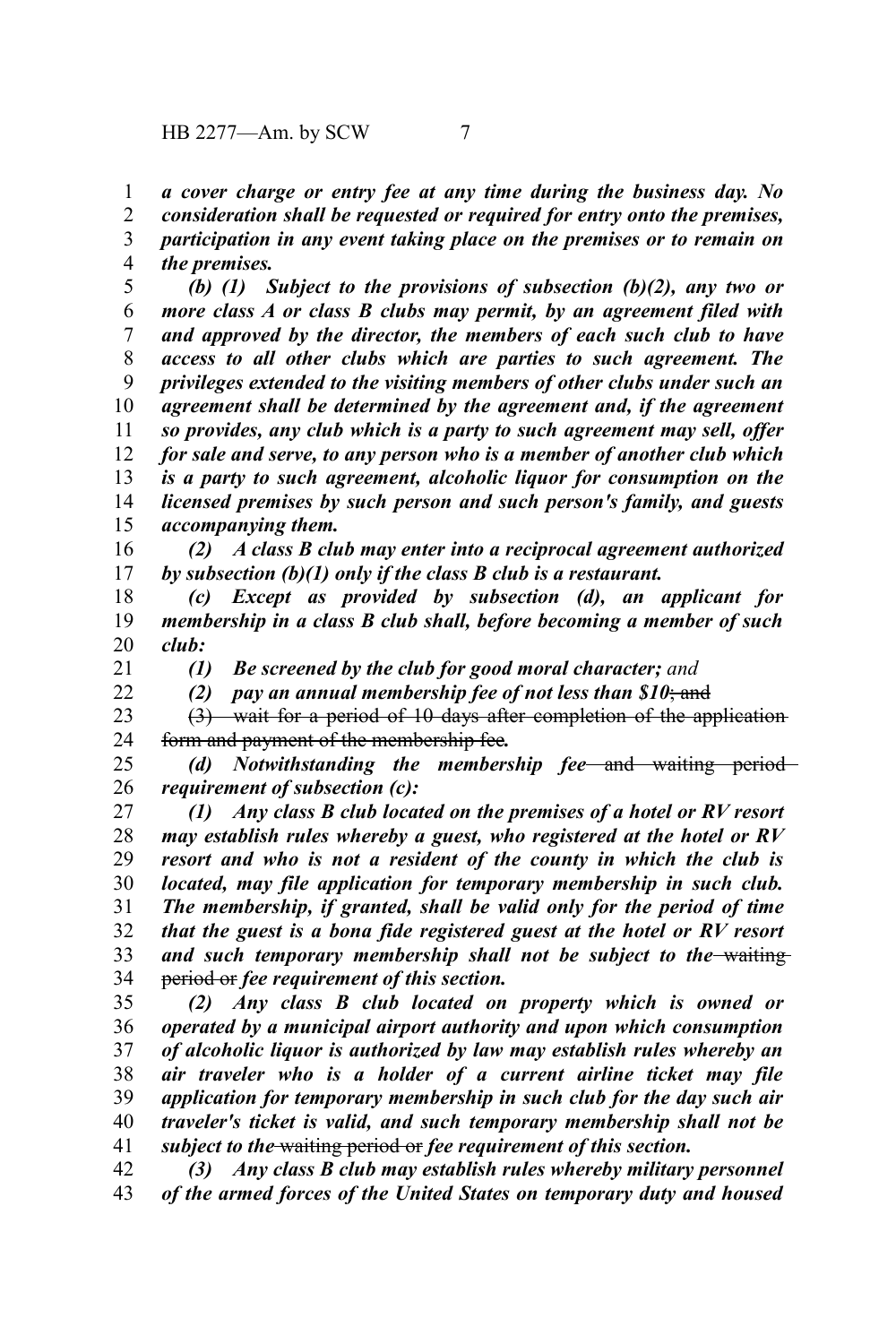*at or near any military installation located within the exterior boundaries of the state of Kansas may file application for temporary membership in such club. The membership, if granted, shall be valid only for the period of the training, not to exceed 20 weeks. Any person wishing to make application for temporary membership in a class B club under this subsection (d)(3) shall present the temporary duty orders to the club. Temporary membership issued under this subsection (d)(3) shall not be subject to the* waiting period or *fee requirements of this section.* 1 2 3 4 5 6 7 8 9

*(4) Any class B club may enter into a written agreement with a hotel or RV resort whereby a guest who is registered at the hotel or RV resort and who is not a resident of the county in which the club is located may file application for temporary membership in such club. The temporary membership, if granted, shall be valid only for the period of time that the guest is a bona fide registered guest at the hotel or RV resort and shall not be subject to the* waiting period or dues *fee requirement of this section. A club may enter into a written agreement with a hotel or RV resort pursuant to this provision only if: (A) The hotel or RV resort is located in the same county as the club; (B) there is no class B club located on the premises of the hotel or RV resort; and (C) no other club has entered into a written agreement with the hotel or RV resort pursuant to this section.* 10 11 12 13 14 15 16 17 18 19 20 21 22

*(5) Any class B club located in a racetrack facility where races with parimutuel wagering are conducted under the Kansas parimutuel racing act may establish rules whereby persons attending such races may file an application for temporary membership in such club for the day such person is attending such races, and such temporary membership shall not be subject to the* waiting period or *fee requirement of this section.* 23 24 25 26 27 28

*(e) A licensee may store on its premises wine sold to a customer for consumption at a later date on its premises in the unopened container. Such wine must be kept separate from all other alcohol stock and in a secure locked area separated by customer. Such wine shall not be removed from the licensed premises in its unopened condition.* 29 30 31 32 33

*Sec. 4. On and after January 1, 2018, section 1 of 2017 House Substitute for Senate Bill No. 13 is hereby amended to read as follows: Section 1. (a) Notwithstanding the provisions of K.S.A. 41-1101, and amendments thereto, or the provisions of the Kansas cereal malt beverage act, a distributor may establish reasonable minimum order quantities or minimum dollar value of an order, or both, for* alcoholic liquor *beer and cereal malt beverages distributed by the distributor to a retailer.* 34 35 36 37 38 39 40 41

*(b) The provisions of K.S.A. 41-1101(b), and amendments thereto, shall apply to a person licensed pursuant to K.S.A. 41-2702, and* 42 43